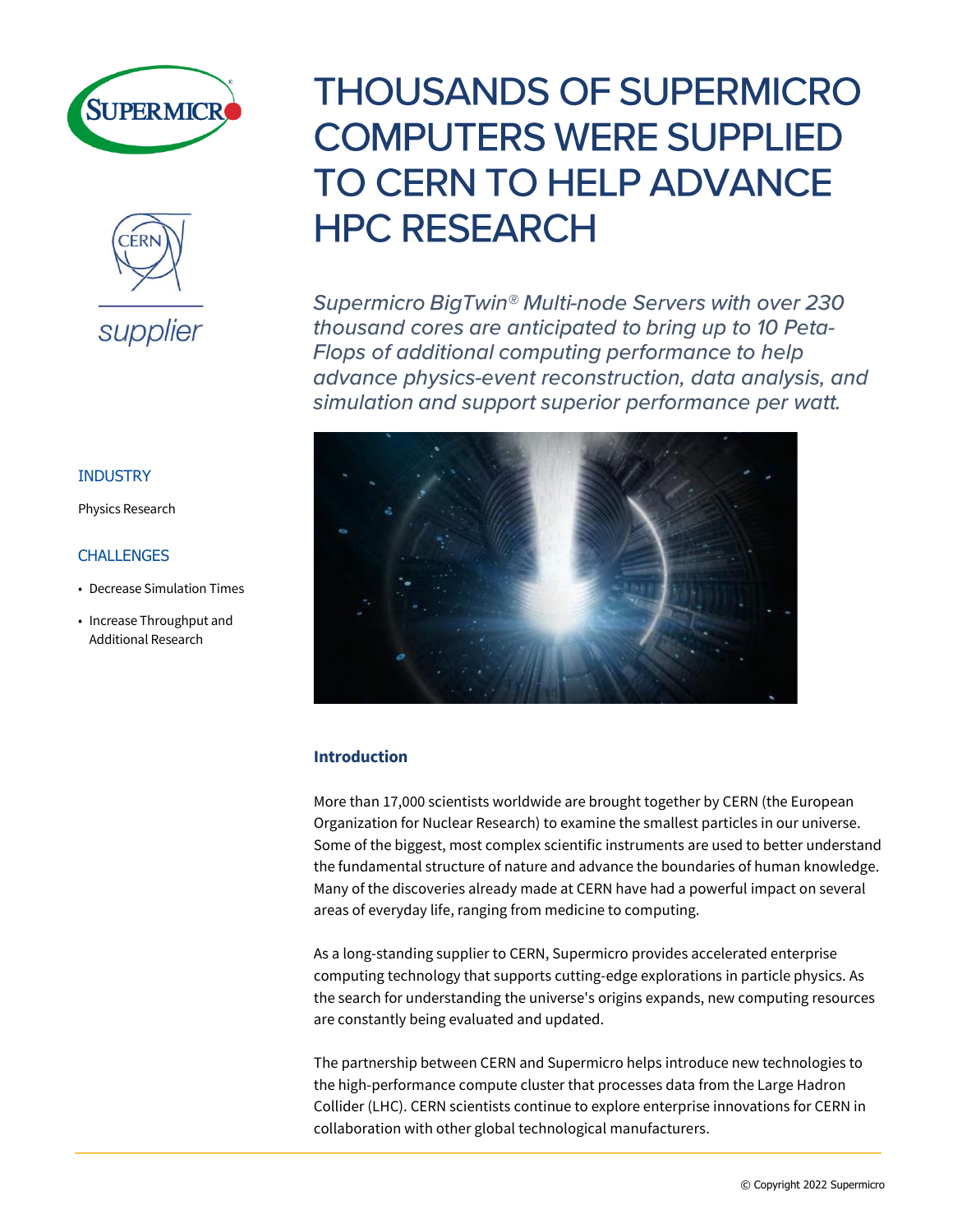## **SOLUTION**

Supermicro BigTwin

- \* A+ 2124BT-HNTR
- \* 4 Nodes Per System
- \* AMD EPYC 7302 CPUs
- \* 256GB Memory/Node

#### **BENEFITS**

Faster and More Complex **Simulations** 

Lower Energy Usage

# **CERN**

Physicists and engineers at CERN use the world's most complex scientific instruments, including the Large Hadron Collider, to study subatomic particles and advance the boundaries of human knowledge by delving into the smallest building blocks of our universe.

For more information, visit <https://home.cern/>

## **Challenges**

CERN is constantly at the forefront of research in an effort to uncover what the universe is made of through the use of particle accelerators. However, to understand the results of the experiments, a significant amount of computing power is required. Therefore, it must be updated with the latest advancements in server, storage, and networking technologies, while keeping an eye on the total power consumption of the entire computing environment.

## **Solution**

CERN's infrastructure technical team worked meticulously over many months before any procurement in accessing the market for the latest technological advances. It is a qualification process that, although it can be very time-consuming, is an absolute necessity in keeping CERN at the forefront and, more importantly, allows for a collaboration with suitable partners to assess solutions around performance, cost, operational costs, power, density, etc.

CERN selected the Supermicro AMD BigTwin A+ 2124BT-HNTR server following a lengthy process. As a result, CERN acquired over 900 Supermicro BigTwin systems, each with four nodes, for a total of approximately 3,600 server nodes.

Scientists at CERN perform many types of simulations and workloads. Most of them are used for running batch computing jobs related to physics-event reconstruction, data analysis, and simulation. In addition, part of them is used as front-ends to disk storage, collecting physics data from the experiments.

Supermicro BigTwin servers are smart yet affordable investments for enterprises and institutions that need to build, expand, or future-proof advanced computing infrastructures. The Supermicro BigTwin architecture is the foundation of the most advanced server platforms in HPC. These high-performance, high-density systems feature optimum airflow for energy-efficient cooling, easy maintenance, and high availability with hot-swappable nodes and redundant power supply modules.



*Figure 1 - Supermicro A+ BigTwin System with Four Nodes*